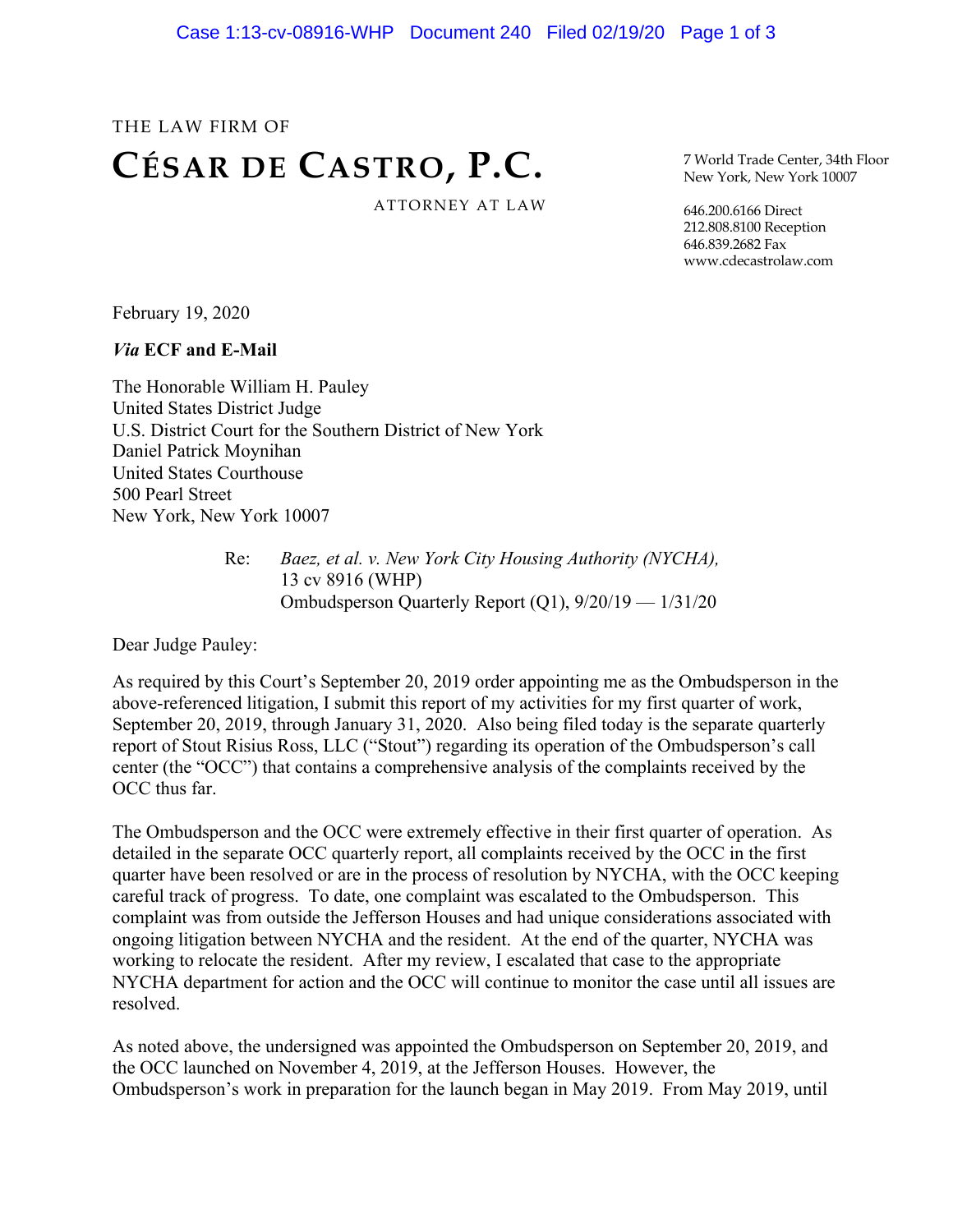November 4, 2019, my activities were focused on the development of the OCC and understanding the scope of my duties as the Ombudsperson. In order to help develop the call center and fully understand my role as the Ombudsperson in order to properly resolve matters escalated to me, I met and worked closely with the Special Master, Stout, the Plaintiffs, NYCHA, the Independent Mold Analyst, and members of the NYCHA resident community.

As the Court is aware, based on a detailed analysis of data made available to Stout regarding mold and leak complaints across the NYCHA portfolio in years past, we believe that the majority of resident complaints to the OCC can and will be handled by the OCC team with limited involvement of the Ombudsperson, thereby conserving valuable public resources. That has proven true for the first quarter of operations at the Jefferson Houses. In this first quarter, the NYCHA team with which the OCC coordinates when it receives an actionable complaint (the Office of Mold Assessment and Remediation or OMAR) has been extraordinarily responsive. And the overwhelming majority of complaints received by the OCC have been resolved. The remaining open cases are scheduled to be resolved by NYCHA in the coming months, without any significant Ombudsperson involvement.

NYCHA appears to have taken the role of the Ombudsperson and the OCC very seriously. NYCHA employees from all different levels of seniority and responsibility throughout Next Generation Operations ("NGO1"), the OCC's current scope of operations, have expressed to me on several occasions that NYCHA is committed to improving its mold and leak operations so that residents do not need to call the OCC at all but, when they do, that matters are not escalated to the Ombudsperson. In this first quarter, in the Jefferson Houses, NYCHA has accomplished that goal – it has been responsive to all OCC requests and recommendations and, thus, no matters within Jefferson Houses were escalated to me for review.

Most importantly, we have received a great deal of positive feedback from residents with which the OCC has worked to help resolve their complaints. Furthermore, we have received positive feedback from plaintiffs' representatives regarding the OCC's operations. We have also received constructive feedback recommending operational changes to the OCC that in almost every case have been incorporated into its operations.

Since the OCC's launch on November 4, 2019, I have been working closely with Stout to monitor the call volume and operations of the OCC as well as maintain regular communications with the various NYCHA management personnel and NYCHA Compliance Department personnel to ensure the OCC's effective operations and NYCHA's operational responses. With the ongoing cooperation of the parties in this case, we fully anticipate that the operations of the Ombudsperson and OCC will continue to get results for the NYCHA residents that need assistance in resolving their mold and leak related complaints as we expand operations across the entire NYCHA portfolio in the coming months.

On February 3, 2020, the OCC expanded its operations exponentially. The Ombudsperson and the OCC are now available to all tenants of NGO1, or approximately 51,000 residents in twentynine (29) developments.